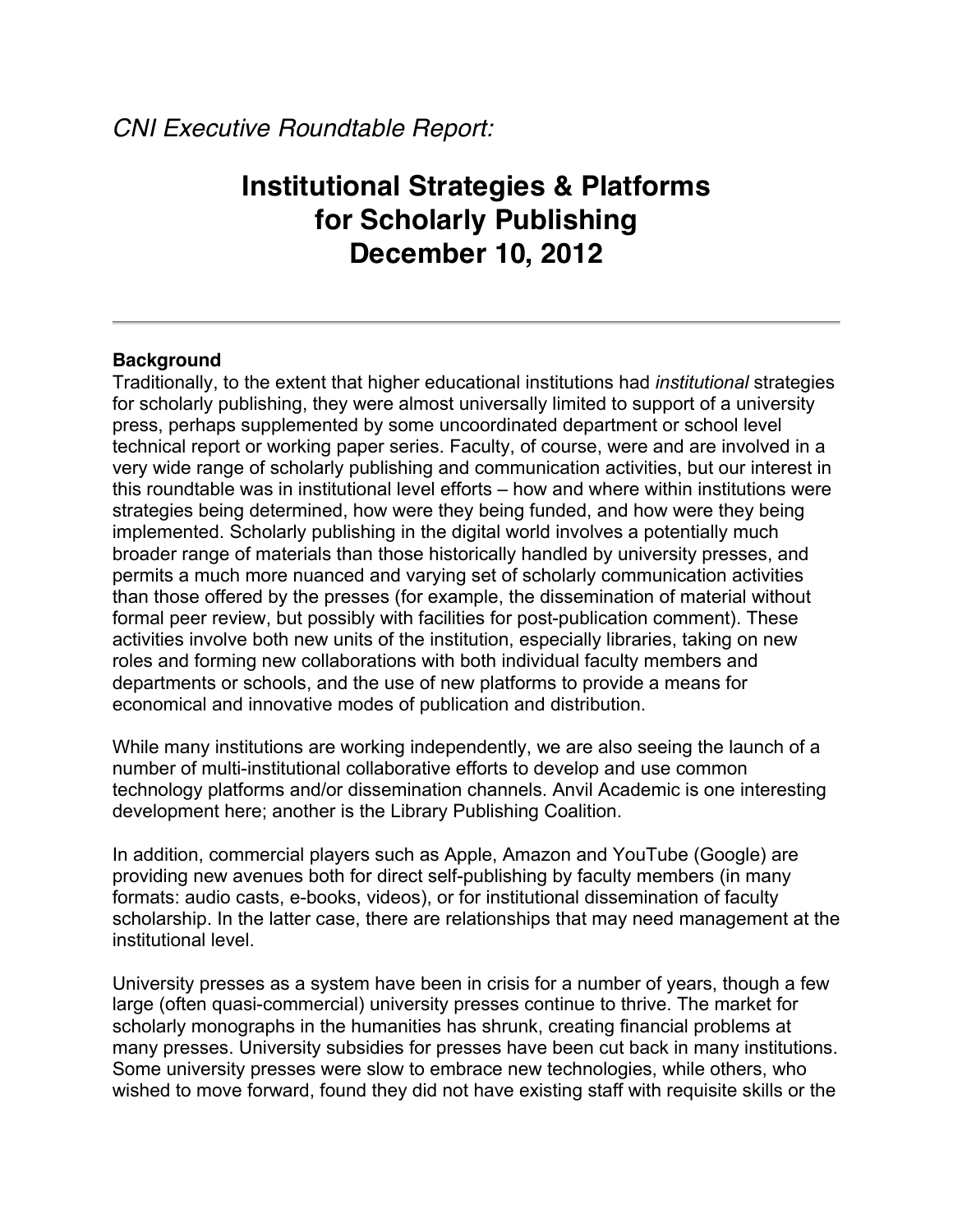budget to purchase needed equipment or software. In what seems to be a steadily growing number of institutions, the press has been moved under the administration of the library. Many justifications have been given for this by one institution or another, including: greater combined expertise in managing scholarly publication within the new structure; hopes for cost control and improved technology access by allowing the press to share library technology infrastructure and expertise; the desire to link the press more tightly to the academic priorities and values of the host institution. One result of this is that we are seeing some institutions now trying to explicitly coordinate the work of the university press (now newly and more closely aligned with the institution and its faculty) with other activities carried out by library units or other groups.

Some libraries, often at the request of faculty who were editors of journals or who authored content in new formats, began to take on publishing roles independent of any press that might exist at the institution. Libraries are also playing a greater role in publishing special collections and critical editions.

A discussion on this dynamic and evolving landscape took place at the Coalition for Networked Information (CNI) Executive Roundtable in Washington, DC on the morning of December 10, 2012. Representatives from 13 higher education institutions described their experiences, concerns, strategies, and future plans.

## **Institutional Perspectives**

Some key perspectives from institutional participants included these observations:

- *Many* academic libraries represented are hosting e-journals (most commonly through the Open Journal Systems [OJS] platform), and some have been doing so for over a decade. Among the participants, the number of journals hosted by libraries was generally in the range of 10-20 titles. Note that hosting here can come in two different forms: simply hosting the journal material for public access, or hosting an entire journal management system such as OJS that also handles the submission, review and editorial environment for producing the journal. This activity is much more widespread than we think many people recognize. A significant number of institutions are also offering platform services for electronic conference proceedings (again, ranging from just proceedings access to services for the complete running of the conference and editorial production of the proceedings).
- Overall, many libraries had developed publishing or hosting roles in response to specific faculty requests on a relatively *ad hoc* basis; they are now trying to develop cohesive strategies to address a variety of needs and to scale up. In some cases, conversations started with faculty editors who wanted to work with the library on digitizing back files of the journal they edited, and then store the content in the institutional repository. In other instances, editors of small circulation print journals were seeking technology support from the library to create a digital edition of their journal, or faculty wanted to launch a new journal (often open access) in digital-only form.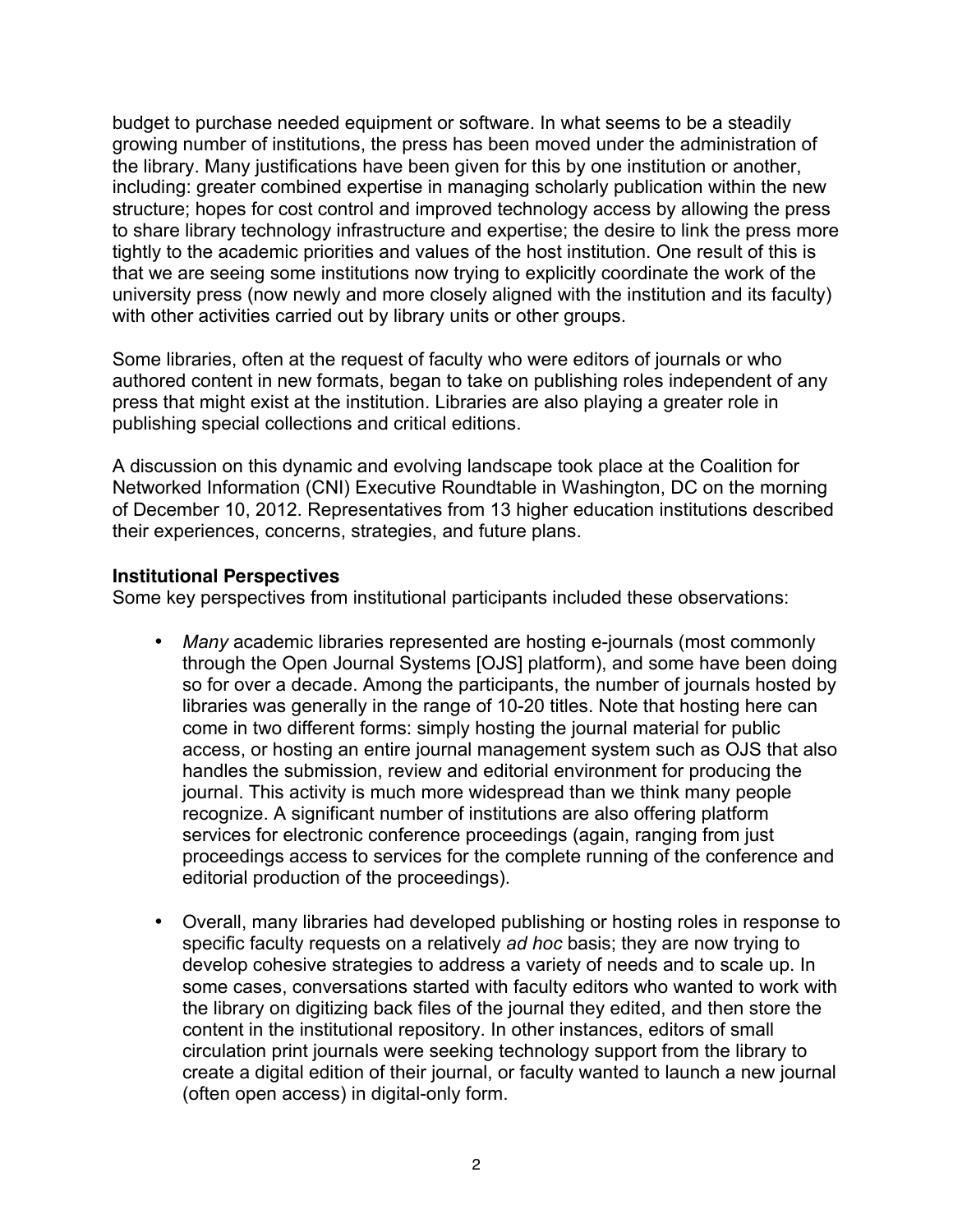- It was becoming increasingly clear that there are a series of concerns involved in running a viable digital journal that go beyond the simple hosting and editorial processes, and that faculty are looking to libraries for both leadership and help with such services, including digital preservation strategies (ensuring coverage in services like Portico or LOCKSS), inclusion in abstracting and indexing services, marketing, optimization for indexing by search engines, bibliometric issues, and questions around intellectual property (including everything from permissions, to what are appropriate Creative Commons licenses).
- A number of academic libraries are publishing Open Access digital monographs with fee-based, print-on-demand options (supported either by local or remote printing facilities). Some libraries publish works by members of their institutional community, some focus on subjects of institutional strength, and others publish works by their own faculty as well as those from other universities. One very interesting area of collaboration is around the in-print backlist and out-of-print list of the local university press; these are often being digitized, permissions cleared from authors and others as needed, and then they are made available for open access. There is a very interesting question here going forward: Will born-digital monographs from university presses ever go "out of print"? If so, when? Will we ultimately see some form of open access moving wall like those often used by scholarly journals, where all monographs go open access after five years (perhaps with a few exceptions)?
- Some of the libraries are their institutions' sole monograph publisher; other libraries publish titles alongside of the university press, but not in competition with the press. In the latter case, one participant noted that the library publishes works that are too short, too long, or too obscure for most standard print presses. One characterized the library publishing program as the "publisher of lost causes."
- Several publishing units are already working with Amazon and other commercial entities for delivering their content. However, none of the participants at this roundtable were offering consulting services to faculty who wanted to self-publish directly through Amazon's or other providers' platforms. A fascinating question posed by one participant was "who holds the keys to the Apple IOS app store for new publications from our institution?"
- Preservation of digital content needs to be addressed more thoroughly and systematically. The relationship of the library-published content to the institutional repository was not always straightforward. One participant noted that they are moving the university press backlist of titles into HathiTrust.
- Library representatives at several institutions indicated that, while they were moving forward with innovation in the digital environment, their institutional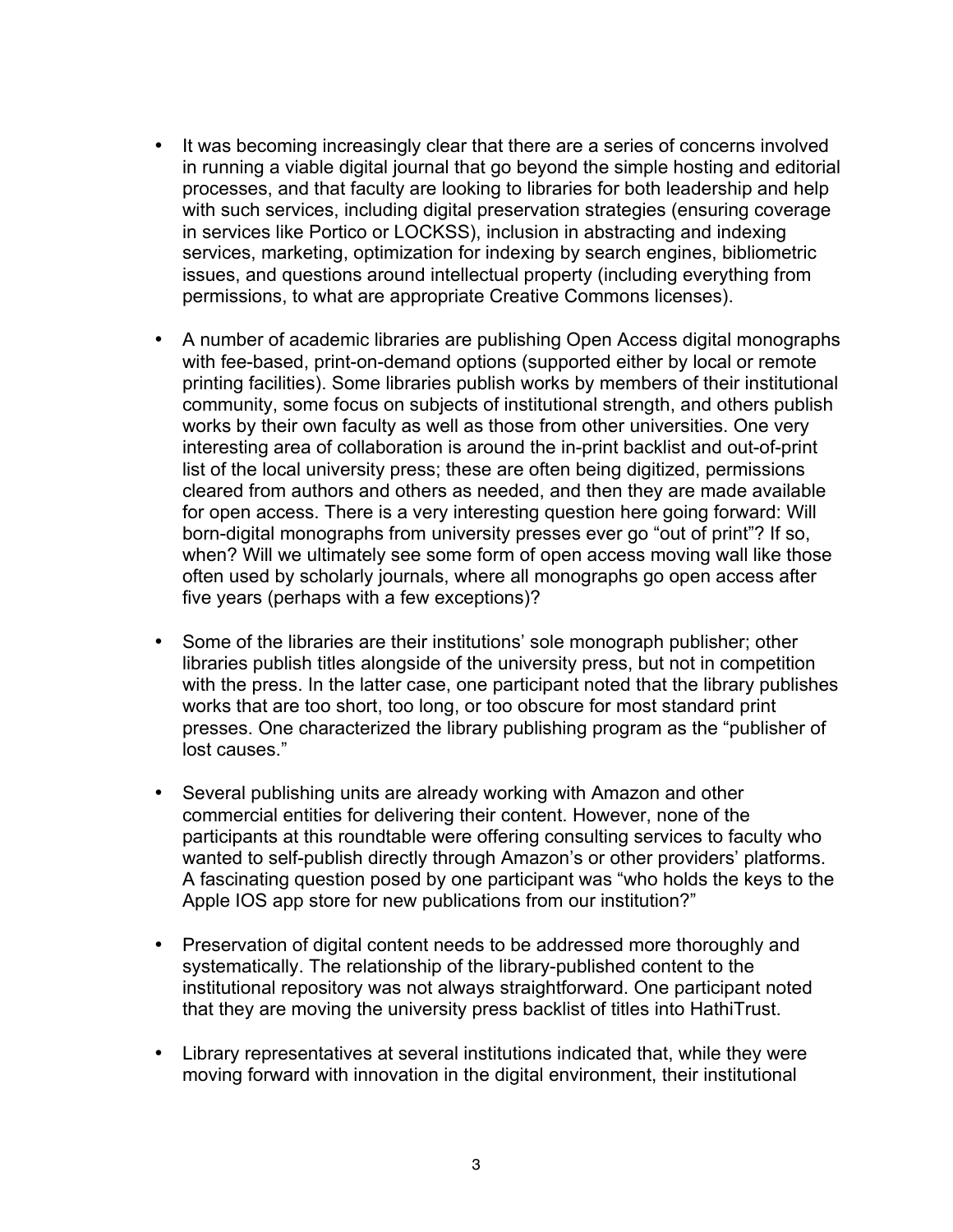university press was not interested in innovation, partnership, or even being part of the conversation on such topics.

- Several participants noted that they are interested in moving into publication of open access e-textbooks, particularly in the context of institutional strategies to encourage the adoption of electronic textbooks.
- A small number of representatives mentioned initiatives related to content developed for mobile platforms.
- Publishing, curating, and preserving data for both e-science and digital humanities projects were other types of services being studied or developed by several participants. We did not discuss this in depth as it was not the focus of this roundtable, but it is important to recognize the complex interconnections and overlaps between data curation and publishing or dissemination programs.
- One participant mentioned interest in publishing by other cultural organizations on campus, such as museums. We believe that this is a fruitful and often overlooked opportunity.
- As programs grow at libraries, the need for additional staff expertise grows with it; in some cases we are now seeing staff shared between university press and non-press publishing activities. Several library representatives stated that they are interested in working with and training subject liaison librarians to play some role in marketing publishing services to faculty, and in offering specific kinds of support.

Some participants highlighted the global reach of their initiatives both in development of platform software or in information access. OJS has a particularly large international implementation base, including the developing world.

- Many libraries are using multiple platforms and some are building their own software in additional to deploying existing open source or commercial platforms. At least some institutional leaders feel that the proliferation of software development is healthy, rather than problematic, since much of the work is still experimental. There is also a great deal of functional overlap with other software and services such as institutional repositories, and some challenging architectural choices and integration issues.
- Many libraries are interested in moving into XML formats and away from PDF. This raises a number of complicated questions about specific standards, validation, who does markup, and appropriate tools and platforms. Some greater cross-institutional discussion of these topics may be helpful.
- Many institutions are seeking business models as they develop a range of publishing initiatives and services. Some questions raised by participants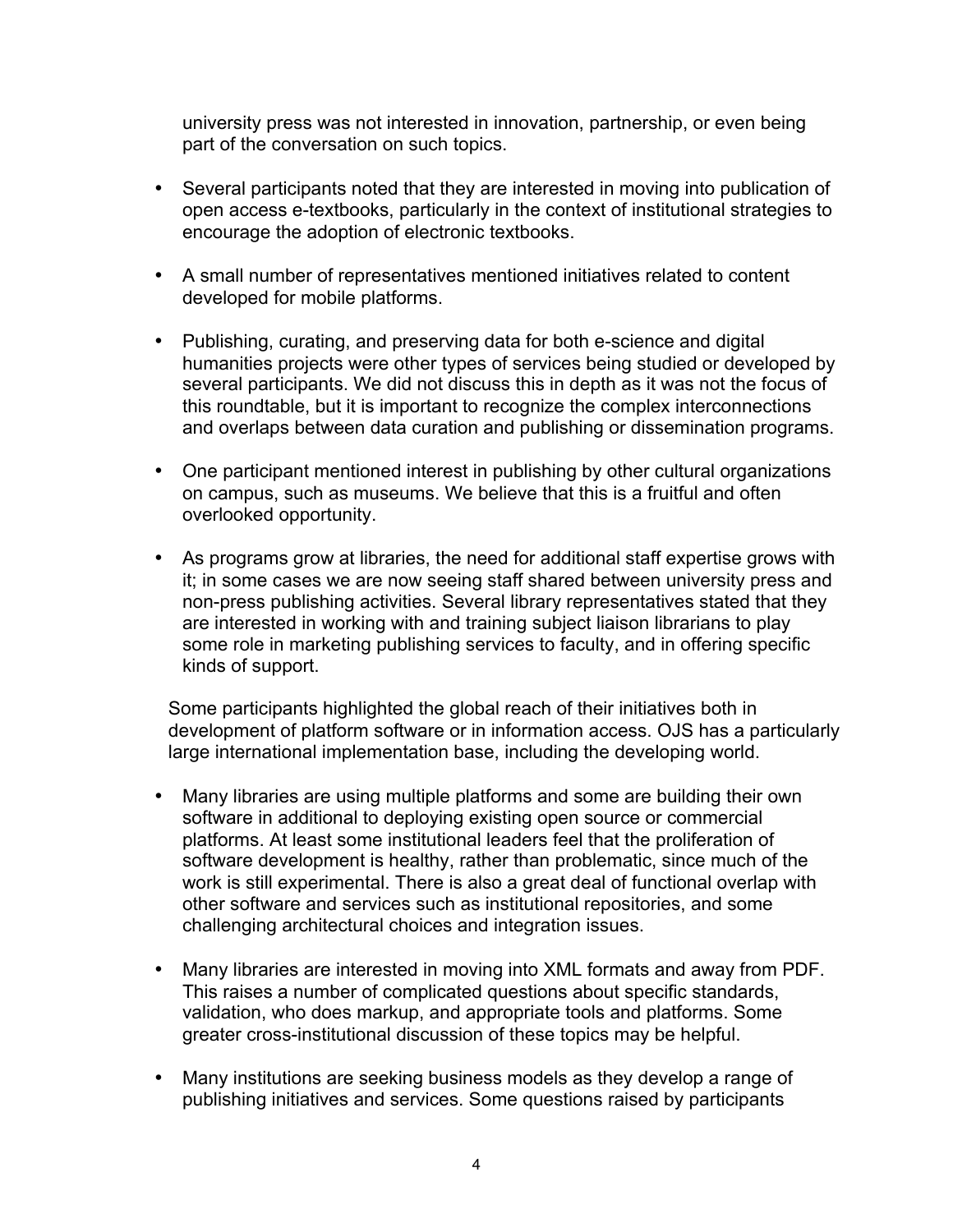included whether they can modularize services, whether they can separate platform and service support, whether they can think differently about editorial services, and whether they can influence the development of publications earlier in the life cycle. Questions are emerging about financial models and about how services and platforms might be modularized and "packaged" in ways that are responsive to faculty needs. There is also a growing sense that, for digital projects, it is important to seek early engagement with faculty as the project is designed and developed, rather that have the faculty authors arrive with a mature project that will be difficult to publish or preserve.

## **Concluding Thoughts**

While there has been a perception that libraries' publishing roles have been primarily in the monograph (and its digital descendants) or digital asset management arenas, this roundtable clearly demonstrated that a number of libraries are involved in providing journal platforms, too.

There are three components of support for journal publishing: providing a platform, which many libraries are currently involved in; providing editorial services, which is primarily a faculty role in almost all cases; and, providing an array of what might be thought of as support services, including working with indexing/abstracting services, monitoring the impact factor, marketing content, branding, and managing the archiving process. It is this third area where a number of libraries are seeking to understand and enhance their role. It seems likely that over time we will see many libraries abandoning their roles in the first area–platform provision–in favor of new offerings of software as a service from either commercial providers or initiatives like Internet2's NET+.

While some library-based publishing services are able to accommodate all of the requests they receive from faculty, others are making decisions on what projects to take on and which they must turn down or help to place elsewhere. In some institutions we see explicit discussions of the pros and cons of placing specific projects in the hands of the university press or the library. Institutions are becoming clearer about the trade-offs between supporting large numbers of projects that essentially follow a standardized template at some level, such as an OJS based e-journal, as opposed to committing resources to work with faculty on an experimental, exploratory, one-of-kind project. (Both are important, but getting the mix right is critical). One participant described this as a tension between what is strategic (in terms of new forms of scholarship), versus what is a critical service (such as hosting e-journals). At the same time, libraries are very reluctant to undertake gate-keeping functions (other than those required due to resource constraints), and they characterize their roles as consultative, as "matchmaking rather than gatekeeping."

We started out by trying to understand institutional strategies and how they were being developed. It appears that, operationally, many institutions are delegating leadership in this area to the library, with some higher-level strategic interventions at the provostial level to align organizational resources to support this leadership (for example, making the university press report to the library, though to the extent that the press is also an